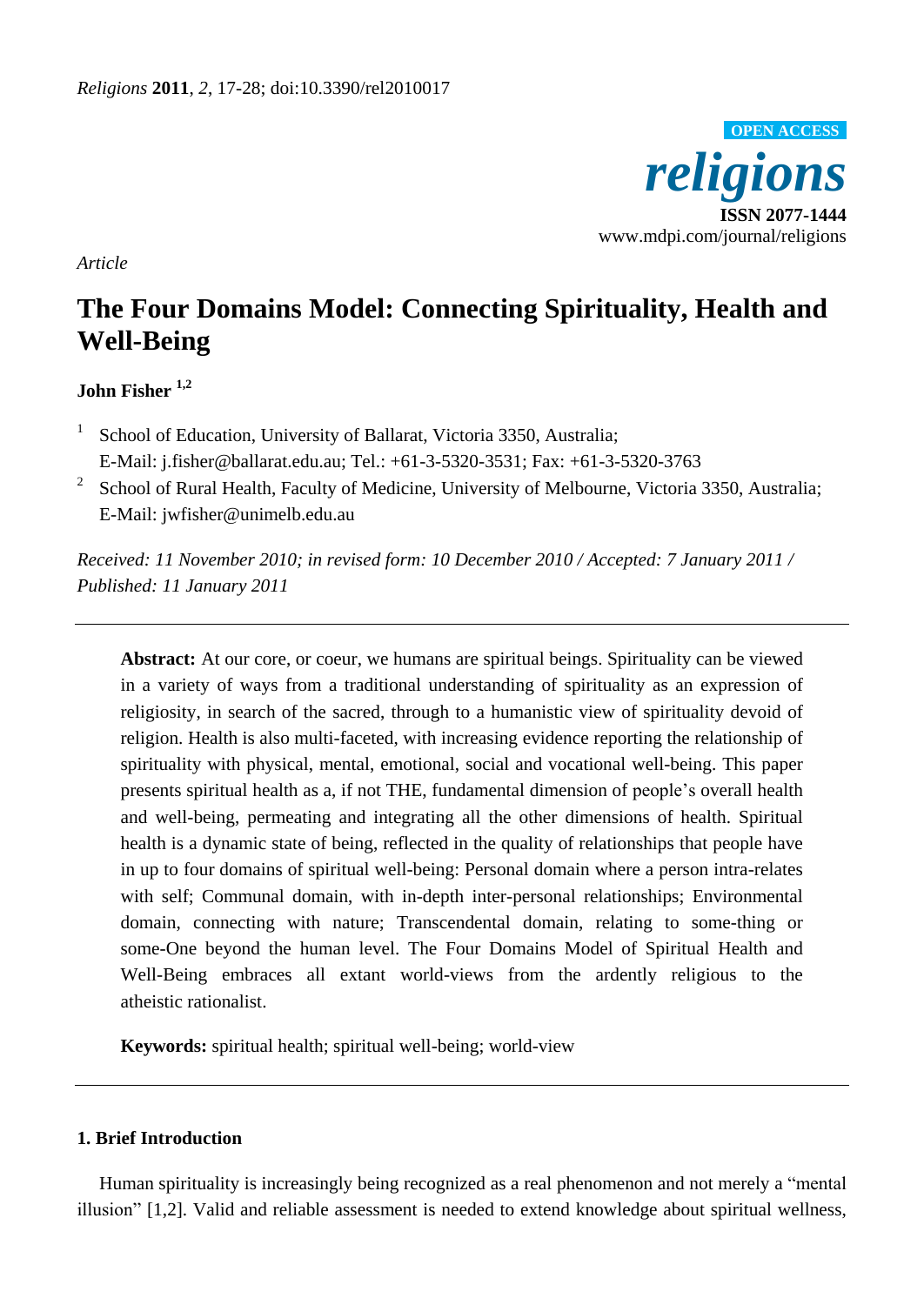to help diagnose spiritual dis-ease, so that appropriate spiritual care might be provided to restore spiritual health [3]. This action is not only needed for individuals, but the whole world, for the survival of the human race [2].

Many and varied attempts at defining spirituality range from religious to humanistic ends of a spectrum (see Spilka, cited in [4]). "Spirituality" and "well-being" are both multifaceted constructs that are described as being elusive in nature [5-7], but this has not prevented people from trying to define spirituality and well-being, as well as their interrelationship, in the form of spiritual well-being (SWB).

# **2. Nature of Spirituality**

Much debate about the nature of spirituality has occurred for centuries. However, writers have had difficulty in defining the concept [2,8-10].

Spirituality can mean many things in popular usage, and is often understood differently by different people. While retaining a certain ambiguity, its current range of application extends from traditional institutional religion to occult practices. In general, the term appears to denote approaches to discovering, experiencing, and living out the implications of an authentic human life [11].

Twenty-four separate meanings for the word "spirit" are listed in the *Oxford English Dictionary* [12]. The general meaning underlying all the uses is that of an animating or vital principle which gives life, transcending the material and mechanical. It refers to the essential nature of human beings, their strength of purpose, perception, mental powers, frame of mind. ""Spiritual" may refer to higher moral qualities, with some religious connotations and higher faculties of mind" [13].

Literature on spirituality reveals several points of agreement about its nature, as well as divergent opinions, which are worth noting:

# *2.1. Spirituality is innate*

Consensus is reported in the literature for spirituality being posited at the heart of human experience [14], and it being experienced by everyone [15]. Not only is it believed that "each individual has spiritual needs" [16], but also it is claimed that "human spirituality in a very real sense...unifies the whole person" and is "an inbuilt feature of the human species that develops from the beginning of an individual"s life (or not) depending on [prevailing] conditions" [17]. Spirituality can thus be seen as a fundamental, vital component of being human.

# *2.2. Spirituality is emotive*

The notion of spirituality is emotive [18]. It touches people's hearts because it deals with the very essence of being. It is important for people in positions of influence to remember that they cannot be neutral, or value-free, but must try to be objective in examining the concepts of spirituality and spiritual health, especially as they relate to young people [19].

# *2.3. Spirituality and religion*

A variety of opinion prevails on the nature of any relationship between spirituality and religion. Some people equate spirituality with religious activity, or use the words interchangeably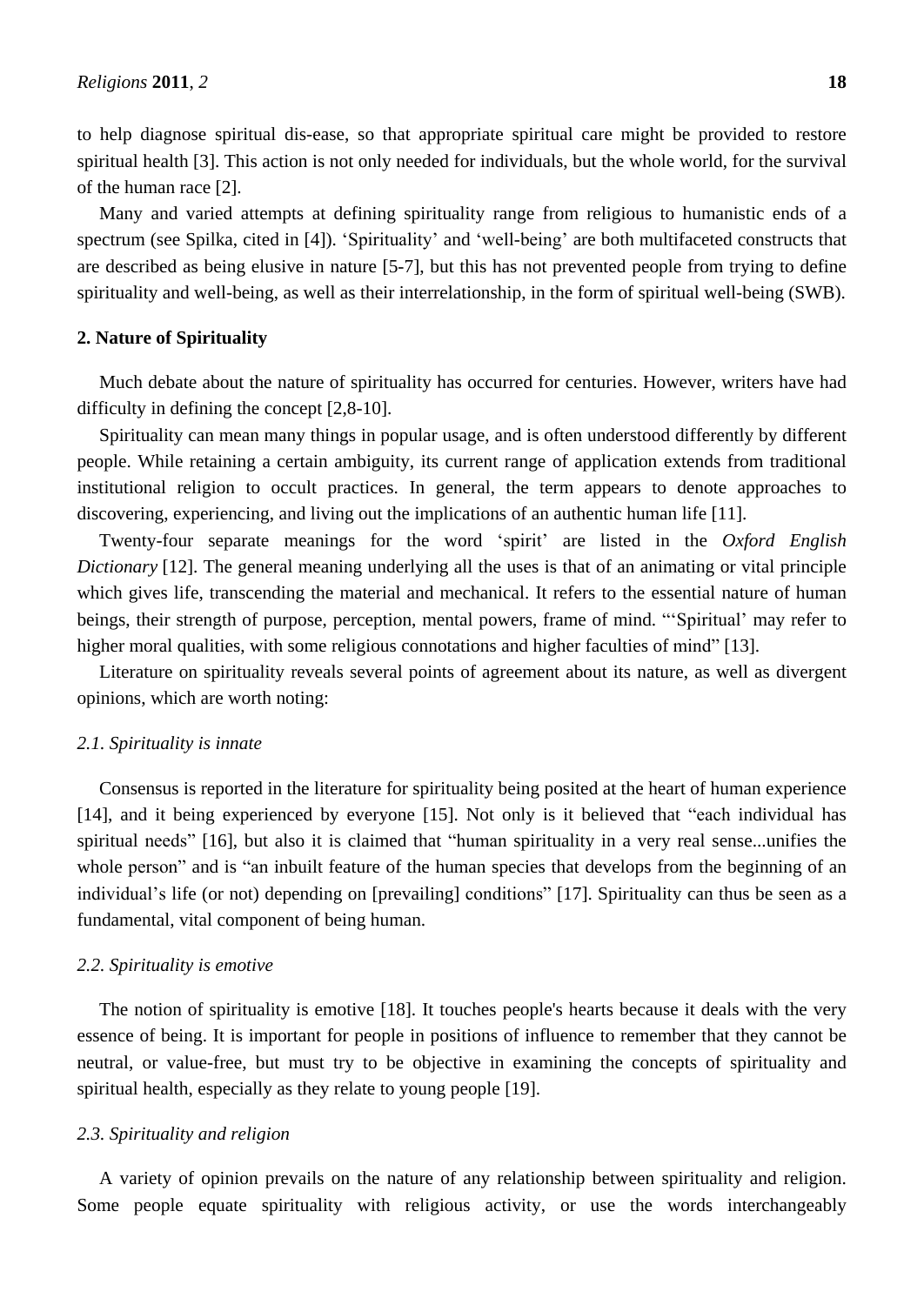(e.g., [20,21]), whereas others believe this assumption is not valid (e.g., [22,23]). Some people discuss commonalities between spirituality and religion, as well as differences [4]. This is another way of saying that although spirituality and religiosity are often used interchangeably, they are distinct, if overlapping, constructs. Three polarizations between views are held by behavioral scientists, differentiating spirituality and religion [24]. Some people argue that spirituality is subsumed by religion [4], whereas others see religion as one dimension of spirituality [15]. The view that "religiosity can but does not necessarily include spirituality" [25], is countered by one that claims, "Outstanding spiritual leaders developed most religions" [17]. Rather simplistically speaking, Horsburgh maintains that religion focuses on ideology and rules (of faith and belief systems) [26], whereas spirituality focuses on experience and relationships which go beyond religion [27]. This simplistic view is rejected by many [17,28,29]. In a recent study "using a large sample of American adults, analyses demonstrate that subjective spirituality and tradition-oriented religiousness are empirically highly independent" [30], suggesting divergence between the two constructs. A close inspection of the instruments used in this study is warranted to see how much faith can be placed in the findings.

"A relationship to the sacred *or* transcendent" [my italics] is included in one definition of spirituality [28]. Taking this broader view, Seaward asserts that spirituality involves "connection to a divine source whatever we call it" [2]. But, spirituality does not have to include "God-talk" according to Jose and Taylor [18]. A number of authors have followed this latter, humanistic line of thinking by providing attempts at defining secular spirituality as spirituality without any need for a religious/God component [31,32]. Many Christian writers raise arguments against removing religion and God from discussions of spirituality (e.g., [33,34]).

Abraham Maslow, reputed by many to be the father of humanistic psychology, and John Dewey, a founder of the philosophical school of Pragmatism, both consider spirituality to be part of a person"s being, therefore, prior to and different from religiosity [35]. Many supporters of the notion of evolutionary psychology fail to distinguish between "spiritual awareness as a natural phenomenon [*i.e.*, innate] and religion as a belief system", which is enculturated through family, education and community [17].

This kaleidoscope of viewpoints illustrates how people"s worldviews and beliefs can influence their understanding of spirituality, a key feature in the model of spiritual health presented later in this paper.

# *2.4. Is spirituality subjective?*

Spirituality has been seen as personal, or subjective, lacking much of the objective nature considered necessary for its investigation via the scientific method [36]. But, science can neither affirm nor deny metaphysical issues, such as spirituality [37], any more than it can aesthetics. Proponents of *scientism,* those who exalt the scientific method to the unholy status of "science = truth", tend to dismiss spirituality, claiming it cannot be studied through current scientific methodology [9]. However, "If we can accept concepts such as self-worth, self-esteem, and self-actualization, then it should be legitimate to explore...spirituality, for these concepts are equally as intangible as spirituality" [18] . If the view is taken that the use of the five physical senses and the empirical way of knowing is the only true science, then much of logic, mathematics, reason and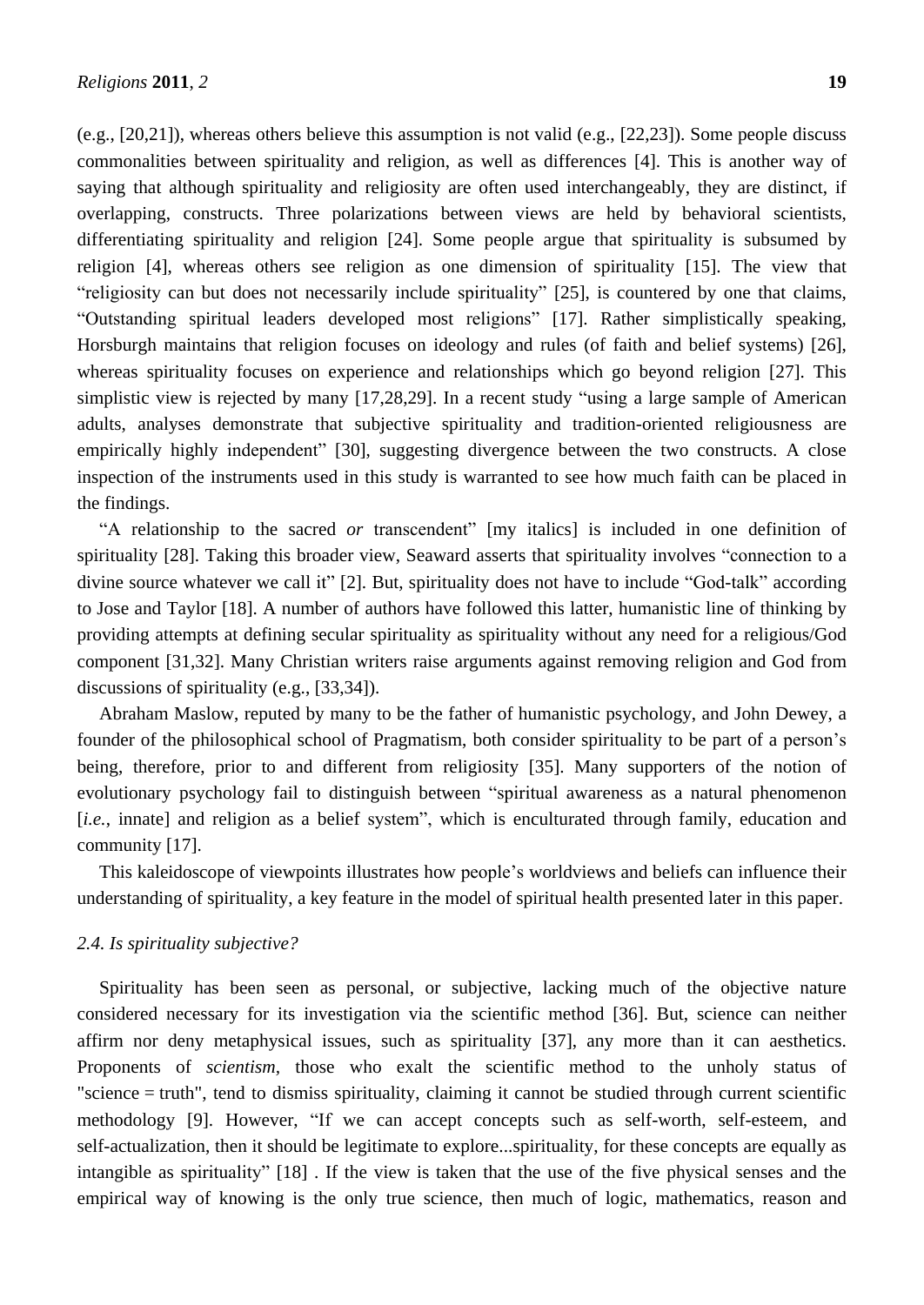psychology have no place in science. To focus too much on the sensory realm, and, from a spiritual perspective, to reduce a person to mere matter, is a classic example of mistaking substance for essence [35].

In order to balance an over-emphasis on the subjectivity of spirituality, Thatcher argued that there is a "crippling price to pay for misidentification of spirituality as inwardness" and we need to go beyond the inner search to fully understand spirituality [38].

#### *2.5. Spirituality is dynamic*

"The spirit is dynamic. It must be felt before it can be conceptualized" [39]. In keeping with this view, terms like "spiritual growth" and "development" are used to express the vibrant nature of spirituality [36]. A person's spiritual health can be perceived to be high or low. If it is static, there is neither growth nor development, nor spiritual life. The spiritual quest is like being on a journey: If you think you've arrived, you haven't yet begun, or you are dead.

# *2.6. Understanding spirituality*

Five types of spirituality are believed to exist in the United States, namely "humanistic spirituality" with focus on human spirit with no claim to a higher power; "unmoored spirituality" focusing on energy, connection, and nature; and three types of "moored spirituality" based on Eastern religions; or Western religions with evangelical, or conservative, bases [28]. These five types of spirituality could just as easily be grouped into the three categories described as "God-oriented, worldly-oriented with an idolatrous stress on ecology or nature, or humanistic, stressing human potential or achievement" (Spilka, cited in [3]).

An attempted integration of the divergent views described spirituality as the ancient and abiding human quest for connectedness with something larger and more trustworthy than our egos—with our own souls, with one another, with the worlds of history and nature, with the invisible winds of the spirit, with the mystery of being alive [40].

This definition has many similarities to this author"s functional definition:

Spirituality is concerned with a person"s awareness of the existence and experience of inner feelings and beliefs, which give purpose, meaning and value to life. Spirituality helps individuals to live at peace with themselves, to love (God and)\* their neighbor, and to live in harmony with the environment. For some, spirituality involves an encounter with God, or transcendent reality, which can occur in or out of the context of organized religion, whereas for others, it involves no experience or belief in the supernatural. (NB  $*$  These words were placed in parentheses as they will be meaningless to those people who do not acknowledge a relationship with God.) [41]

Although it must be kept in mind that there can be negative as well as positive expressions of spirituality [42], the focus of this paper is on positive aspects of spiritual health and well-being.

#### **3. Dimensions of Health**

The nature of health needs to be addressed, before investigating the relationship between spirituality and health. Even in Greek times, educators considered the total health of each individual as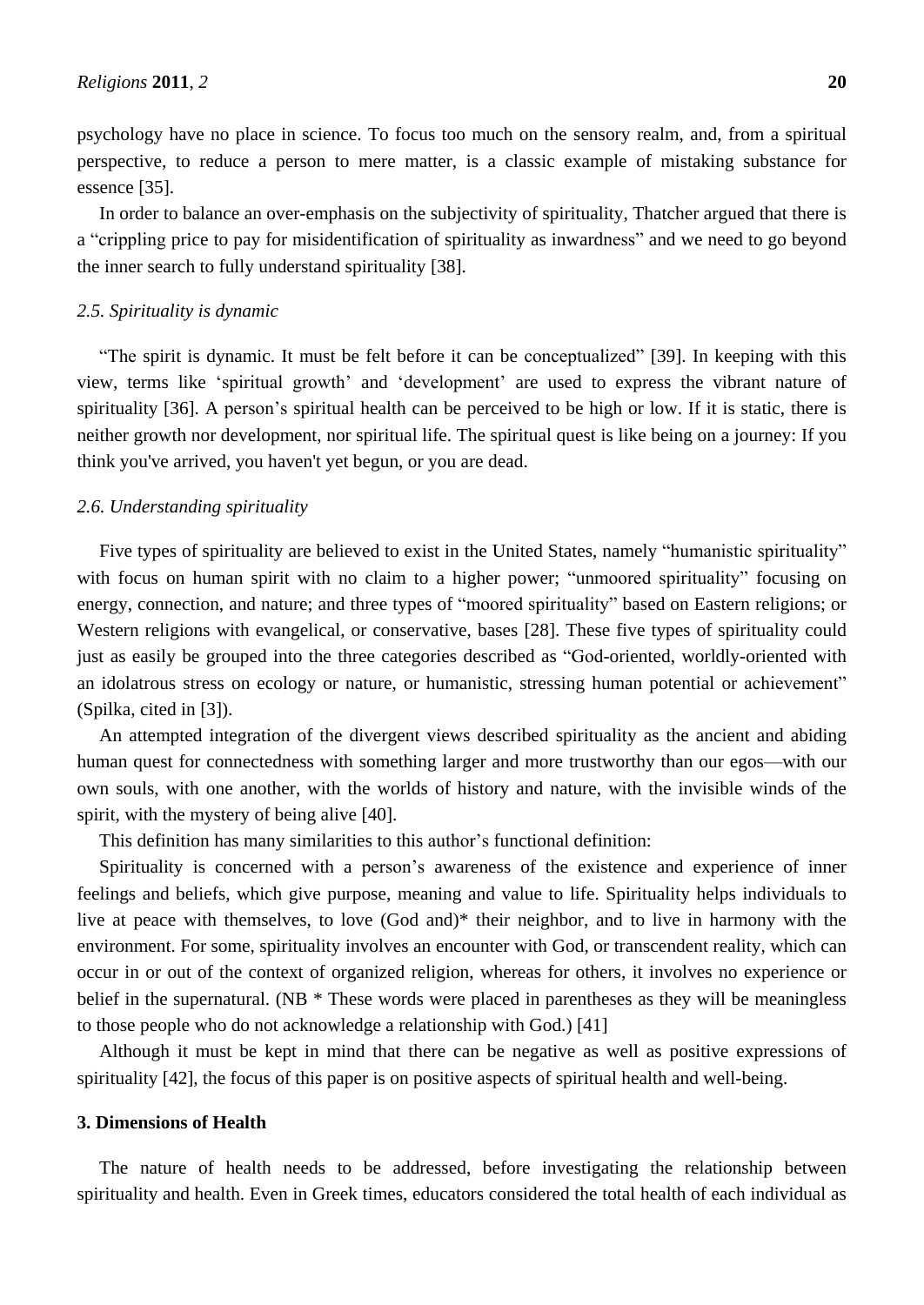having a sound spiritual base [43]. Thus, "for Hippocrates, it is nature which heals, that is to say the vital force—pneuma (or spirit)—which God gives to man" [44]; whilst "healing" may be defined as "a sense of well-being that is derived from an intensified awareness of wholeness and integration among all dimensions of one"s being" [45], which includes the spiritual elements of life.

It has been suggested that there are six separate, but interrelated, dimensions that comprise human health (e.g., [2,46]). Health involves much more than physical fitness and absence of disease; it includes the mental and emotional aspects of knowing and feeling; the social dimension that comes through human interaction; the vocational domain; and, at the heart, or, very essence of being, the spiritual dimension. It is the spiritual dimension which seems to have greatest impact on overall personal health [47].

# **4. Spiritual Health and Well-Being**

Ellison suggested that spiritual well-being "arises from an underlying state of spiritual health and is an expression of it, much like the color of one"s complexion and pulse rate are expressions of good [physical] health" [48]. Fehring, Miller and Shaw supported this view by adding, "spiritual well-being is an indication of individuals" quality of life in the spiritual dimension or simply an indication of their spiritual health" [49].

In the framework definition of spiritual well-being (SWB) proposed by the National Interfaith Coalition on Aging (NICA), in Washington DC, four main themes appeared as SWB was seen as "the affirmation of life in a relationship with God, self, community and environment that nurtures and celebrates wholeness" [50]. Literature reveals that these four sets of relationships are variously mentioned when discussing spiritual well-being (references across the last three decades include [48,51-55]). These relationships can be developed into four corresponding domains of human existence, for the enhancement of spiritual health:

relation with self, in the Personal domain relation with others, in the Communal domain relation with the environment, in the Environmental domain, and relation with transcendent Other, in the Transcendental domain.

Principles of Grounded Theory qualitative research methodology were used to develop detailed descriptions of these four domains of spiritual health from interviews with 98 educators from 22 secondary schools (State, Catholic and Independent) in Victoria, Australia. Up to five senior staff were interviewed in each school to elicit their views on the nature of spiritual health and its place in the school curriculum. Surveys were also collected from 23 Australian experts in fields related to SWB [41]. The following definition was derived, in which spiritual health is described as:

A, if not the, fundamental dimension of people"s overall health and well-being, permeating and integrating all the other dimensions of health (*i.e.*, physical, mental, emotional, social and vocational). Spiritual health is a dynamic state of being, shown by the extent to which people live in harmony within relationships in the following domains of spiritual well-being:

Personal domain—wherein one intra-relates with oneself with regards to meaning, purpose and values in life. Self-awareness is the driving force or transcendent aspect of the human spirit in its search for identity and self-worth.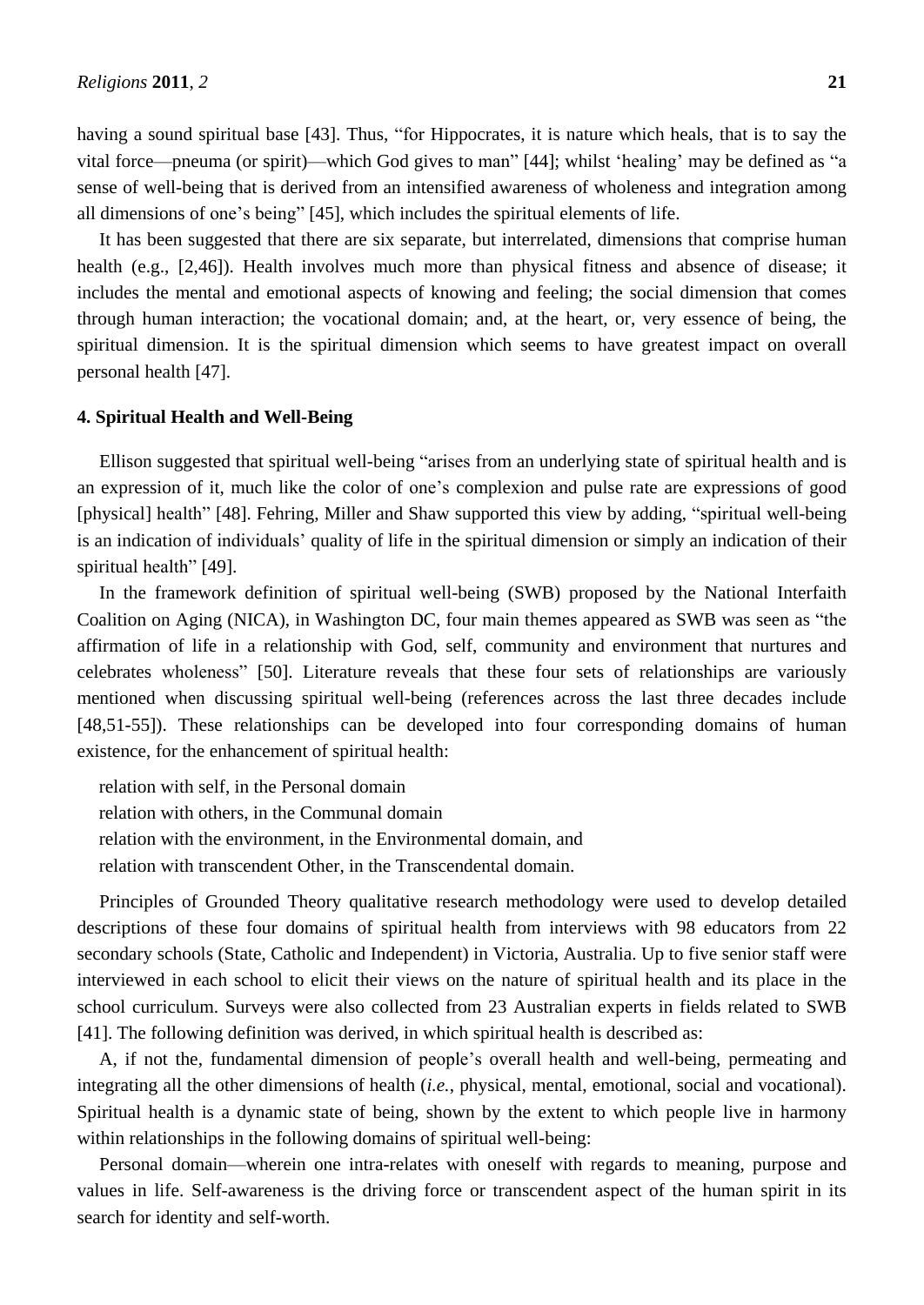Communal domain—as shown in the quality and depth of interpersonal relationships, between self and others, relating to morality, culture and religion. These are expressed in love, forgiveness, trust, hope and faith in humanity.

Environmental domain—beyond care and nurture for the physical and biological, to a sense of awe and wonder; for some, the notion of unity with the environment.

Transcendental domain—relationship of self with some-thing or some-One beyond the human level (*i.e.*, ultimate concern, cosmic force, transcendent reality or God). This involves faith towards, adoration and worship of, the source of Mystery of the universe [41].

This definition outlines the inter-connective and dynamic nature of spiritual health, in which internal harmony depends on intentional self-development, coming from congruence between expressed and experienced meaning, purpose and values in life at the Personal level. This intentional self-development often eventuates from personal challenges, which go beyond contemplative meditation, leading to a state of bliss, perceived by some as internal harmony.

Morality, culture and religion are included in the Communal domain of spiritual health, in accord with Tillich's view that the three interpenetrate, constituting a unity of the spirit, but "while each element is distinguishable, they are not separable" [56]. Tillich adds that separation of religion from morality and culture yields what is generally called "secular". In the work presented here, religion (with small "r") is construed as essentially a human, social activity with a focus on ideology and rules (of faith and belief systems), as distinct from a relationship with a Transcendent Other such as that envisioned in the Transcendental domain of spiritual health. It is acknowledged that the ideals of most religions would embrace relationships with both the horizontal (Communal) and vertical (Transcendental) aspects, but the two have been separated, for emphasis, in the following model.

# **5. A Model of Spiritual Health**

Table 1 depicts the dynamic interrelationships between the component parts of the definition of spiritual health given above. Here, each DOMAIN of spiritual health is comprised of two aspects knowledge and inspiration. The Knowledge aspect (written in bold type under the heading for each DOMAIN) provides the cognitive framework that helps one to interpret the Inspirational or transcendent aspect of spiritual health /well-being (in italics), which is the essence and motivation of each domain of spiritual health (SH). Here we see the metaphorical 'head' and 'heart' working together, striving for harmony. Once achieved, this harmony is reflected in expressions of well-being, examples of which are presented at the bottom of each DOMAIN in Table 1.

In this model, people"s worldviews are seen to filter the knowledge aspects of spiritual health, while their beliefs filter the inspirational aspects. A key feature of this model is the partially distinct nature of, yet interrelation between, the "knowledge" and "inspirational" aspects of each of the four domains of spiritual well-being.

The quality, or rightness, of the relationship that a person has with themselves, with others, with nature and/or with God constitutes a person's *spiritual well-being* in those four domains. An individual's *spiritual health* is indicated by the combined effect of spiritual well-being in each of the domains that are embraced by the individual. Spiritual health is thus enhanced by developing positive relationships in each domain, and can be increased by embracing more domains.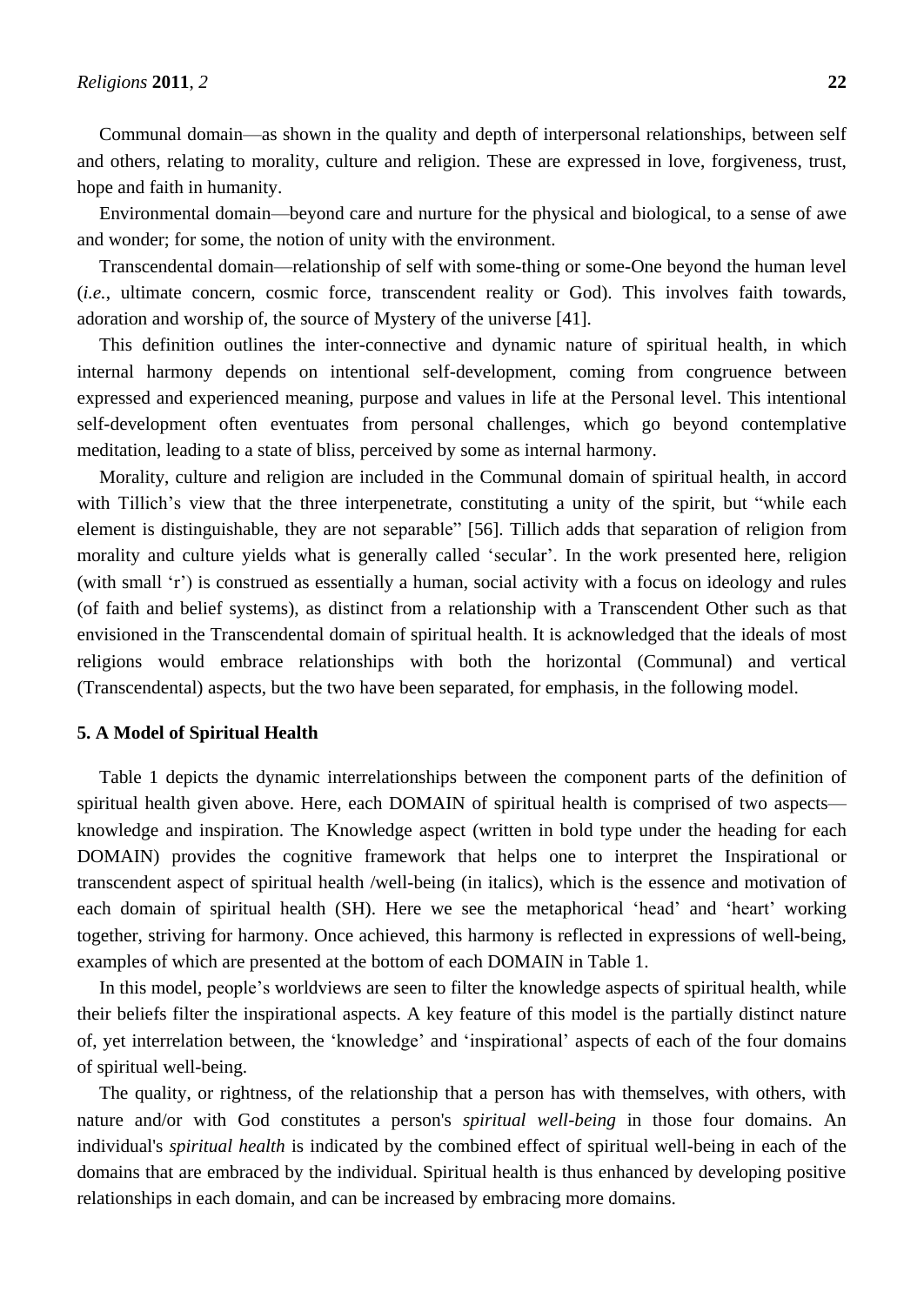| DOMAINS OF SPIRITUAL WELL-BEING |                             |                   |                                  |                                         |
|---------------------------------|-----------------------------|-------------------|----------------------------------|-----------------------------------------|
|                                 | <b>PERSONAL</b>             | <b>COMMUNAL</b>   | <b>ENVIRONMENTAL</b>             | TRANSCENDENTAL                          |
| <b>Knowledge</b>                | meaning,                    | morality,         | care, nurture and                | <b>Transcendent Other</b>               |
| aspect                          | purpose, and                | culture (and      | stewardship of the               | - ultimate concern                      |
| - filtered by                   | values                      | religion)         | physical, eco- political Tillich |                                         |
| world-view                      |                             |                   | and social                       | - cosmic force                          |
|                                 |                             | - in-depth inter- | environment                      | New Age                                 |
| Inspirational                   | - human spirit              | personal          | connectedness                    | - God, for                              |
| aspect                          | creates awareness relations |                   | with                             | theists                                 |
| - essence and                   | $-self-$                    | - reaching the    | Nature/Creation                  | Faith                                   |
| motivation                      | consciousness               | heart of          |                                  |                                         |
| - filtered by                   |                             | humanity          |                                  |                                         |
| beliefs                         |                             |                   |                                  |                                         |
| Expressed as                    | - joy, fulfillment,         | $-$ love          |                                  | sense of awe and adoration $&$ worship, |
|                                 | - peace, patience,          | - forgiveness     | wonder                           | being:                                  |
|                                 | - freedom,                  | - justice         | valuing Nature/                  | - at one with Creator                   |
|                                 | - humility                  | - hope & faith in | Creation                         | - of the essence of the                 |
|                                 | - identity,                 | humanity          |                                  | universe                                |
|                                 | integrity,                  | - trust           |                                  | - in tune with God                      |
|                                 | creativity,                 |                   |                                  |                                         |
|                                 | intuition                   |                   |                                  |                                         |
|                                 | self-worth                  |                   |                                  |                                         |

**Table 1.** Four Domains Model of Spiritual Health and Well-Being.

The notion of *progressive synergism* is proposed here to help explain the interrelationship between the four domains of spiritual well-being. As the levels of spiritual well-being in the domains are combined, the result is more than the sum of the quality of relationships in the individual domains. Progressive synergism implies that the more embracing domains of spiritual well-being not only build on, but also build up, the ones they include.

When relationships are not right, or are absent, we lack wholeness, or health; spiritual disease can grip our hearts. The quality of relationships in each of the domains will vary over time, or even be non-existent, depending on circumstances, effort and the personal worldview and beliefs of the person. Not many people hold the view that they are sole contributors to their own spiritual health (relationship in the Personal domain only); most at least include relationships with others in their world-view of spiritual well-being. The notion of progressive synergism implies that development of the Personal relationships (related to meaning, purpose and values for life) is precursor to, but also enhanced by, the development of the Communal relationships (of morality, culture and religion).

Ideally, a person's unity with the environment builds on, and builds up, their Personal and Communal relationships. Cultural differences apply here. Many people from Western societies do not hold the same view of environment as other people groups, for example First Nations people and adherents to many Eastern religions. Westerners are more likely to have some awareness of environmental concerns rather than the deep connection or a sense of wonder and oneness with the environment that is evidenced in some non-Western cultures.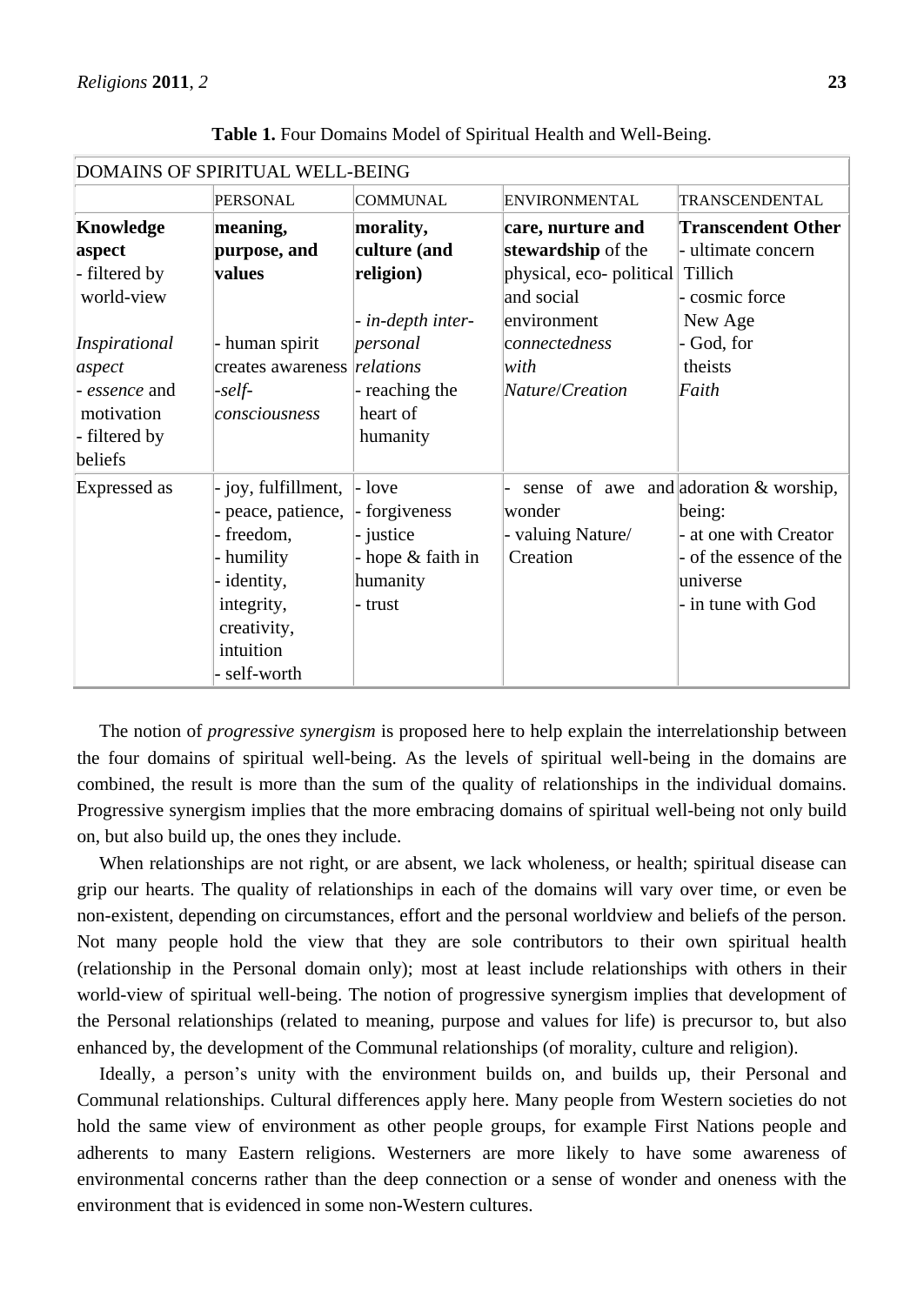The relationship of a person with a Transcendent Other embraces relationships in the other three domains. For example, from a theistic point of view, a strong faith in God should enhance all the other relationships for SWB, reflecting Macquarrie's assertion, "As persons go out from or beyond themselves, the spiritual dimension of their lives is deepened, they become more truly themselves and they grow in likeness to God" (cited in [57]).

People known as Rationalists would be willing to embrace the knowledge aspects of 'spiritual' well-being, but not the inspirational aspects. These people would hold atheistic or agnostic worldviews.

Just as spiritual health is a dynamic entity, it is similarly through the challenges of life that the veracity and viability of a person"s worldview and beliefs will be tested, together with the quality of their relationships in the domains of SWB considered to be important. Spiritual health will be enhanced or emaciated. When we have ways of assessing the current state of a person's spiritual health, as clinician, friend, counselor, parent, or teacher, we have a basis from which to help nurture relationships appropriately, to enhance our own, and others", spiritual well-being.

# **6. Final Comments**

The four domains model of spiritual health and well-being purports to provide a clear conceptual framework which embraces the diversity of views expressed in discussions of spirituality in the general populace. SWB is the expression of the underlying state of spiritual health of a person. As such, spiritual health, spiritual well-being and the composite, spiritual health and well-being, all encompass the same field of enquiry, namely the quality of relationships people have with themselves (Personal domain), with others (Communal domain), with the environment (Environmental domain) and/or with a Transcendent Other (Transcendental domain).

Spiritual well-being should not be confused with positive psychologists" notion of psychological well-being. Although these two aspects of well-being are inter-related, psychological well-being focuses on headspace (*i.e.*, study of the psyche or mind). The four domains model asserts that spiritual well-being encompasses the psychological/cognitive, or knowledge, component of each domain, but goes beyond the head to the very heart or core of a person through in-depth relationships (what is referred to here as inspiration). For example, a few labels of Ryff"s Psychological Well-Being scales [58] bear resemblance to some detail in the 4D Model of SH/WB (spiritual health/well-being), but there are different emphases in the content of each factor. It is also worth noting that the factorial validity of Ryff"s scales has been questioned because of considerable cross-loading of items on a variety of factors [59-61]. Empirical studies on a spiritual well-being questionnaire, called SHALOM [62], have provided evidence to support the factorial independence of SWB from personality [63], and mental, physical and emotional well-being [64]. SHALOM was based on the 4D model of SH/WB.

#### *6.1. Applications of the 4D model to measurement of SH/WB*

This 4D model has been employed as the theoretical foundation for a number of empirical studies, investigating spiritual health and well-being of youth in the U.K. [65], and Australia [66]. Approximately 190 available spirituality and spiritual health and well-being measures were critiqued against the four domains model [67]. That work showed the extent to which available spiritual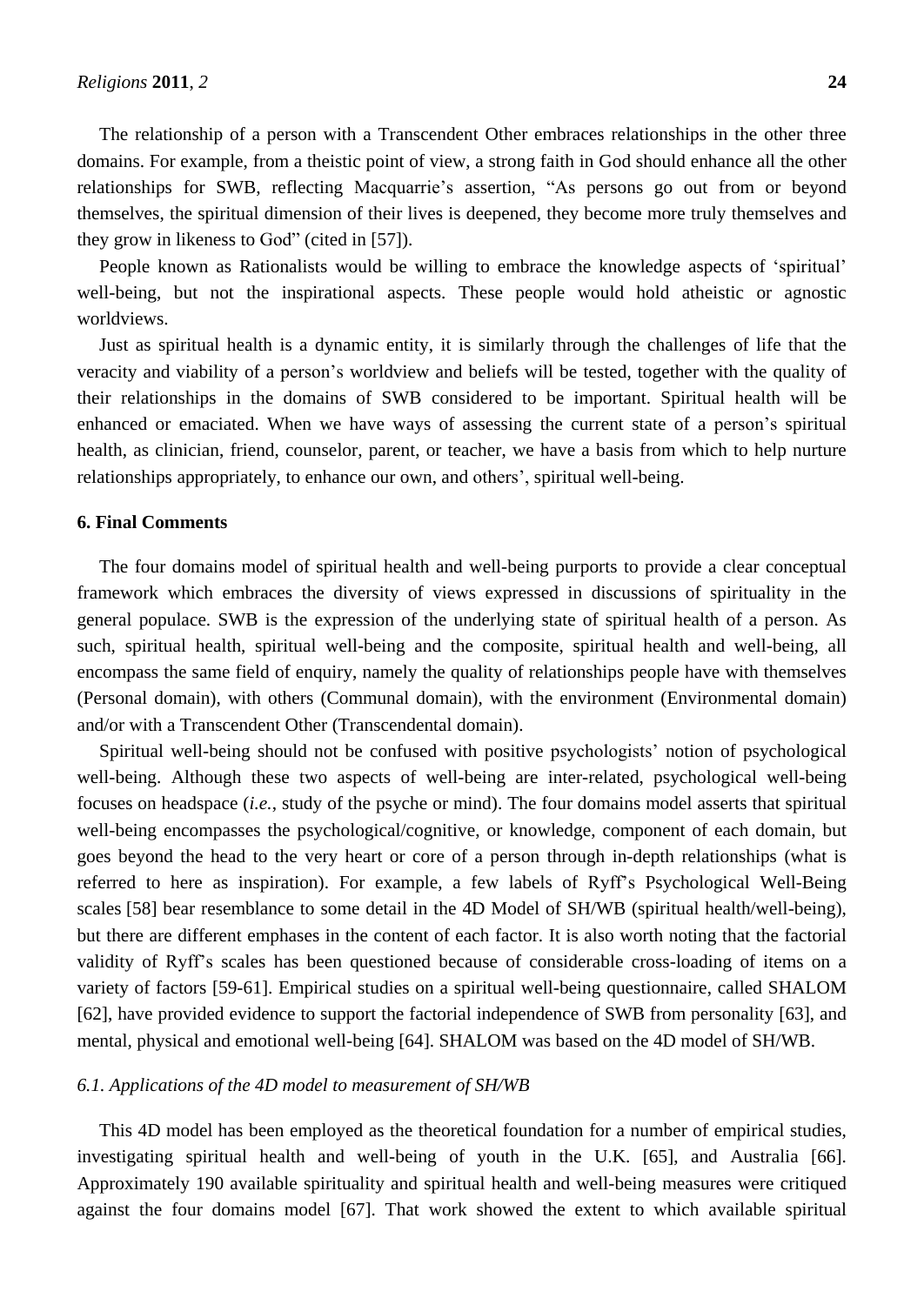well-being questionnaires address the quality of relationships in each of the four domains. Very few instruments were found to provide a balance of items across the four domains. This four domains model of SH/WB also provided the base for the development of well-balanced SWB measures, namely Spiritual Health in Four Domains Index [68], teachers' SWB [69], the Spiritual Well-Being Questionnaire/SHALOM for adolescents and adults [63,70], and Feeling Good, Living Life, a spiritual well-being questionnaire for primary school children [71]. The model also gave significant structure to the Quality Of Life Influences Survey, which integrated resilience theory with the four domains model of SH/WB to assess the level of support that young people gain from home, school, church and the wider community in nurturing relationships which enhance their SWB [67,72].

# **References**

- 1. Rose, S. Is the term "Spirituality" a word that everyone uses, but nobody knows what anyone means by it? *J. Contemp. Relig.* **2001**, *16*, 193-207.
- 2. Seaward, B.L. *Health of the Human Spirit: Spiritual Dimensions for Personal Health*; Allyn and Bacon: Boston, MA, USA, 2001.
- 3. Moberg, D.O. Assessing and Measuring Spirituality: Confronting Dilemmas of Universal and Particular Evaluative Criteria. *J. Adult Dev.* **2002**, *9*, 47-60.
- 4. Hill, P.C.; Pargament, K.I.; Hood, R.W.; McCullough, J.P.; Swyers, D.B.; Larson, D.B.; Zinnbauer, B.J. Conceptualizing Religion and Spirituality: Points of Commonality, Points of Departure. *J. Theory Soc. Behav.* **2000**, *30*, 51-77.
- 5. McSherry, W.; Cash, K. The language of spirituality: An emerging taxonomy. *Int. J. Nurs. Stud.* **2004**, *41*, 151-161.
- 6. de Chavez, A.C.; Backett-Milburn, K.; Parry, O.; Platt, S. Understanding and researching wellbeing: Its usage in different disciplines and potential for health research and health promotion. *Health Educ. J.* **2005**, *64*, 70-87.
- 7. Buck, H.G. Spirituality: Concept Analysis and Model Development. *Holist. Nurs. Pract.* **2006**, *20*, 288-292.
- 8. Goodloe, R.; Arreola, P. Spiritual health: Out of the closet. *Health Educ.* **1992**, *23*, 221-226.
- 9. Diaz, D.P. Foundations for spirituality: Establishing the viability of spirituality within the health disciplines. *J. Health Educ.* **1993**, *24*, 324-326.
- 10. Chiu,L.; Emblen, J.D.; Van Hofwegen, L.; Sawatzky, R.; Meyerhoff, H. An integrative review of the concept of spirituality in the health sciences. *West. J. Nurs. Res.* **2004**, *26*, 405-428.
- 11. Muldoon, M.; King, N. Spirituality, health care, and bioethics. *J. Relig. Health.* **1995**, *34*, 329-349.
- 12. Brown, L. *Oxford English Dictionary*; Clarendon Press: Oxford, UK, 1993.
- 13. Hill, B.V. 'Spiritual development' in the Education Reform Act: A source of acrimony, apathy or accord? *Brit. J. Educ. Stud.* **1989**, *37*, 169-182.
- 14. McCarroll, P.; O"Connor, T.J.; Meakes, E. Assessing Plurality in Spirituality Definitions. In *Spirituality and Health: Multidisciplinary Explorations*; Meier, A., O"Connor, T.J., Van Katwyk, P.L., Eds.; Wilfrid Laurier University Press: Waterloo, Canada, 2005; pp. 43-61.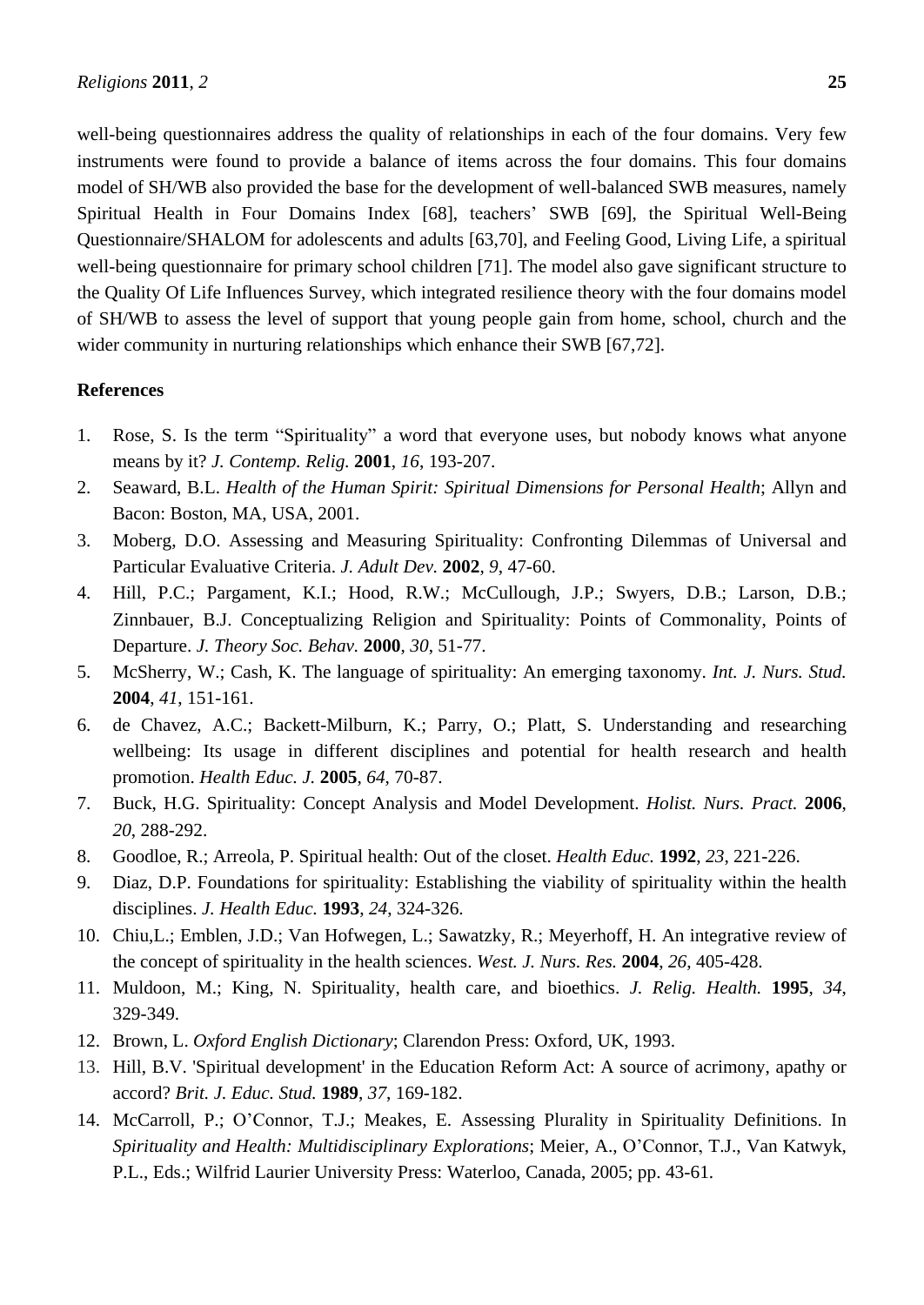- 15. Nolan, P.; Crawford. P. Towards a rhetoric of spirituality in mental health care. *J. Adv. Nurs.* **1997**, *26*, 289-294.
- 16. Oldnall, A. A critical analysis of nursing: Meeting the spiritual needs of patients. *J. Adv. Nurs.* **1996**, *23*, 138-144.
- 17. Hay, D.; Reich, K.H.; Utsch, M. Spiritual development: Intersections and divergence with religious development. In *The Handbook of Spiritual Development in Childhood and Adolescence*; Roehlkepartain, E.C., King, P.E., Wagener, L.M., Benson, P.L., Eds.; Sage Publications: Thousand Oaks, CA, USA, 2006; pp. 46-59.
- 18. Jose, N.; Taylor, E. Spiritual health: A look at barriers to its inclusion in the health education curriculum. *Eta Sigma Gamman* **1986**, *18*, 16-19.
- 19. Warren, M. Catechesis and spirituality. *Relig. Educ.* **1988**, *83*, 116-133.
- 20. Piedmont, R.L. Spiritual Transcendence and the Scientific Study of Spirituality. *J. Rehabil.* **2001**, *67*, 4-14.
- 21. Gorsuch, R.L.; Walker, D. Measurement and Research Design in Studying Spiritual Development. In *The Handbook of Spiritual Development in Childhood and Adolescence*; Roehlkepartain, E.C., King, P.E., Wagener, L.M., Benson, P.L., Eds.; Sage Publications: Thousand Oaks, CA, USA, 2006; pp. 92-103.
- 22. Banks, R.; Poehler, D.; Russell, R. Spirit and human-spiritual interaction as a factor in health and health education. *Health Educ.* **1984**, *15*, 16-19.
- 23. Scott, D.G. Spirituality and identity within/without religion. In *International Handbook of the Religious, Moral and Spiritual Dimensions in Education*; de Souza, M., Durka, G., Engebretson, K., Jackson, R., McGrady, A., Eds.; Springer: Dordrecht, The Netherlands, 2006; pp. 1111-1125.
- 24. Zinnbauer, B.J.; Pargament, K.I.; Scott, A.B. The Emerging Meanings of Religiousness and Spirituality: Problems and Prospects. *J. Personal.* **1999**, *67*, 889-919.
- 25. Gough, H.R.; Wilks, S.E.; Prattini, R.J. Spirituality among Alzheimer"s caregivers: Psychometric reevaluation of the Intrinsic Spirituality Scale. *J. Soc. Sci. Res.* **2010**, *36*, 278-288.
- 26. Horsburgh, M. Towards an inclusive spirituality: Wholeness, interdependence and waiting. *Disabil. Rehabil.* **1997**, *19*, 398-406.
- 27. Lukoff, D.; Lu, F.; Turner, R. Toward a more culturally sensitive DSM-IV. Psychoreligious and psychospiritual problems. *J. Nerv. Ment. Dis.* **1992**, *180*, 673-682.
- 28. Koenig, H.G.; McCullough, M.E.; Larson, D.B. *Handbook of Religion and Health*; Oxford University Press: Oxford, UK, 2001*.*
- 29. Hill, P.C.; Pargament, K.I. Advances in the conceptualization and measurement of religion and spirituality. *Am. Psychol.* **2003**, *58*, 64-74.
- 30. Saucier, G.; Skrzypińska, K. Spiritual but not religious? Evidence for two independent dispositions. *J. Personal.* **2006**, *74*, doi: 10.1111/j.1467-6494.2006.0049.x.
- 31. Harvey, C.L. *The Role of the Soul.* A paper at "Whose Values?" the Third Annual Conference on "Education, Spirituality and the Whole Child", Roehampton Institute, London, UK, 1996.
- 32. Newby, M. Towards a secular concept of spiritual maturity. In *Education, Spirituality and the Whole Child*; Best, R., Ed.; Cassell: London, UK, 1996; pp. 99-107.
- 33. Smith, D. Secularism, religion and spiritual development. *J. Beliefs Values* **2000**, *21*, 27-38.
- 34. Wright, A. *Spirituality & Education*; Taylor & Francis: Florence, KY, USA, 2000.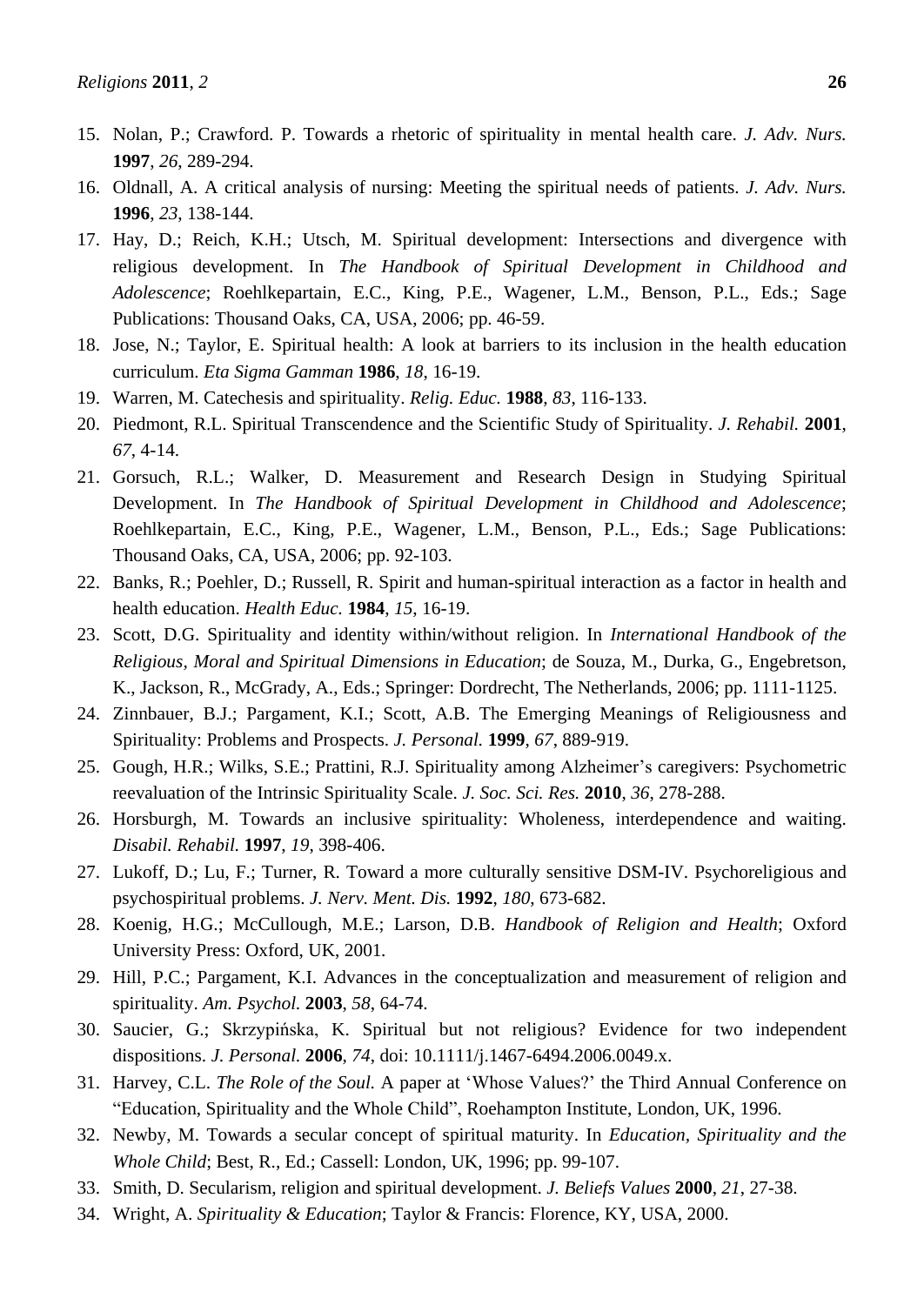- 35. Fahlberg, L.L.; Fahlberg, L.A. Exploring spirituality and consciousness with an expanded science: Beyond the ego with empiricism, phenomenology, and contemplation. *Am. J. Health Prom.* **1991**, *5*, 273-281.
- 36. Chapman, L. Developing a useful perspective on spiritual health: Wellbeing, spiritual potential and the search for meaning. *Am. J. Health Prom.* **1987**, *1*, 31-39.
- 37. Miovic, M. An introduction to Spiritual Psychology: Overview of the literature, East and West. *Harv. Rev. Psychiatry.* **2004**, *12*, 105-115.
- 38. Thatcher, A. A critique of inwardness in Religious Education. *Brit. J. Relig. Educ.* **1991**, *14*, 22-27.
- 39. Priestley, J.G. Towards finding the hidden curriculum: A consideration of the spiritual dimension of experience in curriculum planning. *Brit. J. Relig. Educ.* **1985**, *7*, 112-119.
- 40. Palmer, P.J. Evoking the spirit in public education. *Educ. Leadership.* **1999**, *6*, 6-11.
- 41. Fisher, J.W. Spiritual health: Its nature and place in the school curriculum*.* PhD thesis, University of Melbourne, 1998, Available from http://eprints.unimelb.edu.au/archive/00002994/ & Melbourne University Custom Book Centre: Melbourne, Australia, 2010.
- 42. Fukuyama, M.A.; Sevig, T.D. *Integrating Spirituality into Multicultural Counselling*; Sage: Thousand Oaks, CA, USA, 1999.
- 43. Brown, I. Exploring the spiritual dimension of school health education. *Eta Sigma Gamman.* **1978**, *10*, 12-16.
- 44. Adams, F. *The Genuine Works of Hippocrates*, trans. from the Greek (Aphorisms, I.1); Bailliere, Tindall & Cox: London, UK, 1939; p. 299.
- 45. Coward, D.D.; Reed, P.G. Self-transcendence: A resource for healing at the end of life. *Iss. Ment. Health Nurs.* **1996**, *17*, 275-288.
- 46. Hawks, S. Spiritual wellness, holistic health, and the practice of Health Education. *Am. J. Health Educ.* **2004**, *35*, 11-16.
- 47. Eberst, R.M. Defining health: A multidimensional model. *J. School Health.* **1984**, *54*, 99-104.
- 48. Ellison, C. Spiritual well-being: Conceptualization and measurement. *J. Psychol. Theol.* **1983**, *11*, 330-340.
- 49. Fehring, R.; Miller, J.; Shaw, C. Spiritual well-being, religiosity, hope, depression, and other mood states in elderly people coping with cancer. *Oncol. Nurs. Forum.* **1997**, *24*, 663-671.
- 50. National Interfaith Coalition on Aging. Spiritual well-being: A definition. NICA: Athens, GA, USA, 1975.
- 51. Burkhardt, M.A. Spirituality: An analysis of the concept. *Holist. Nurs. Pract*.**1989**, *3*, 69-77.
- 52. Martsolf, D.S.; Mickley, J.R. The concept of spirituality in nursing theories: Differing worldviews and extent of focus. *J. Adv. Nurs.* **1998**, *27*, 294-303.
- 53. Benson, P.L. Emerging Themes in Research on Adolescent Spiritual and Religious Development. *Appl. Dev. Sci.* **2004**, *8*, 47-50.
- 54. Ross, L. Spiritual care in nursing: An overview of the research to date. *J. Clin. Nurs.* **2006**, *15*, 852-862.
- 55. Como, J.M. A Literature Review Related to Spiritual Health and Health Outcomes. *Holist. Nurs. Pract.* **2007**, *21*, 224-236.